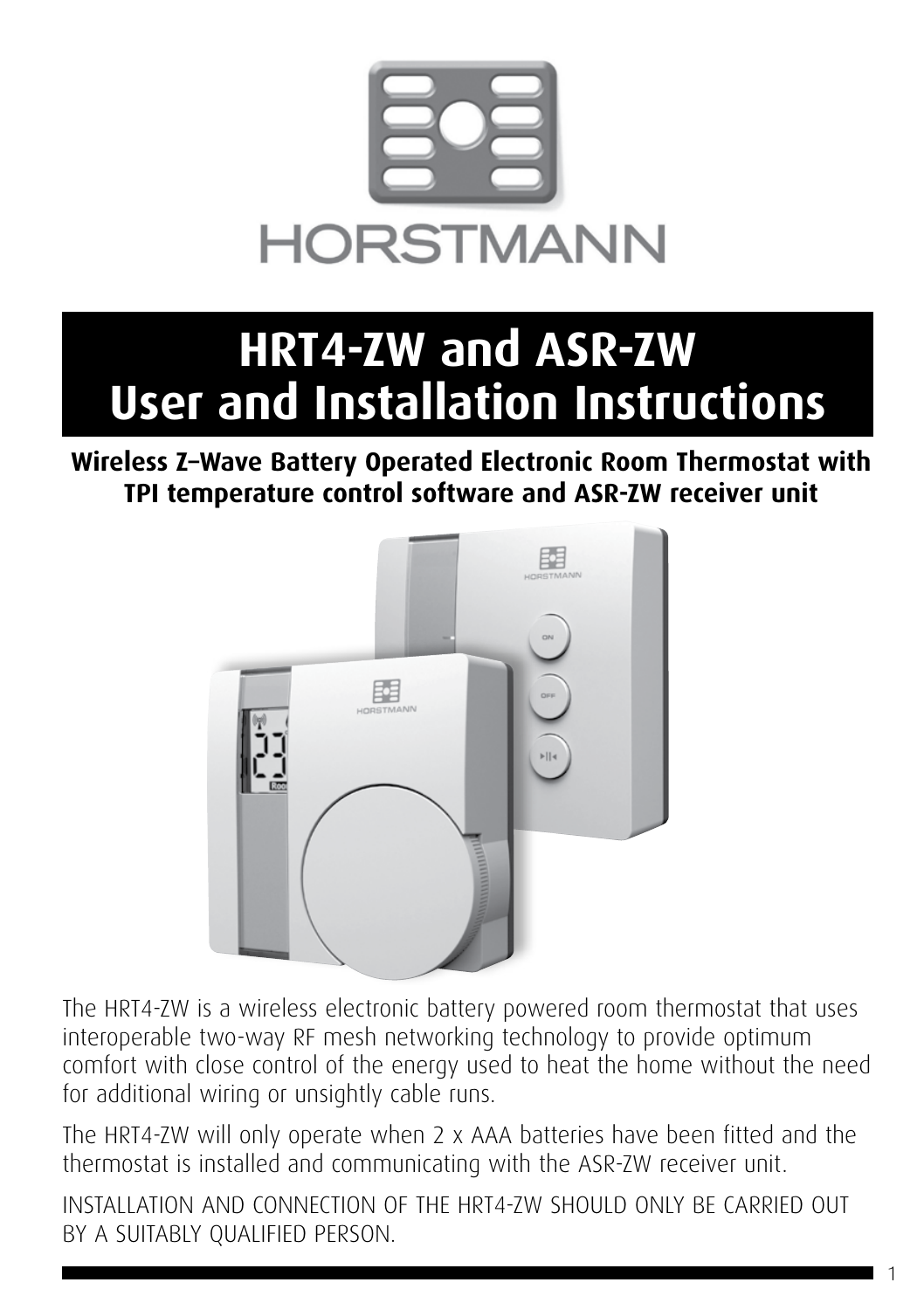### **For the user**

### What is a room thermostat? **... an explanation for householders**

A room thermostat simply switches the heating system on and off as necessary. It works by sensing the air temperature, switching on the heating when the air temperature falls below the thermostat setting, and switching it off once this set temperature has been reached.

Turning a room thermostat to a higher setting will not make the room heat up any faster. How quickly the room heats up depends on the design of the heating system, for example, the size of boiler and radiators.

Neither does the setting affect how quickly the room cools down. Turning a room thermostat to a lower setting will result in the room being controlled at a lower temperature, and saves energy. The heating system will not work if a time switch or programmer has switched it off.

The way to set and use your room thermostat is to find the lowest temperature setting that you are comfortable with, and then leave it alone to do its job. The best way to do this is to set the room thermostat to a low temperature - say 18°C - and then turn it up by one degree each day until you are comfortable with the temperature. You won't have to adjust the thermostat further. Any adjustment above this setting will waste energy and cost you more money.

If your heating system is a boiler with radiators, there will usually be only one room thermostat to control the whole house. But you can have different temperatures in individual rooms by installing thermostatic radiator valves (TRVs) on individual radiators. If you don't have TRVs, you should choose a temperature that is reasonable for the whole house. If you do have TRVs, you can choose a slightly higher setting to make sure that even the coldest room is comfortable, then prevent any overheating in other rooms by adjusting the TRVs.

Room thermostats need a free flow of air to sense the temperature, so they must not be covered by curtains or blocked by furniture. Nearby electric fires, televisions, wall or table lamps may prevent the thermostat from working properly.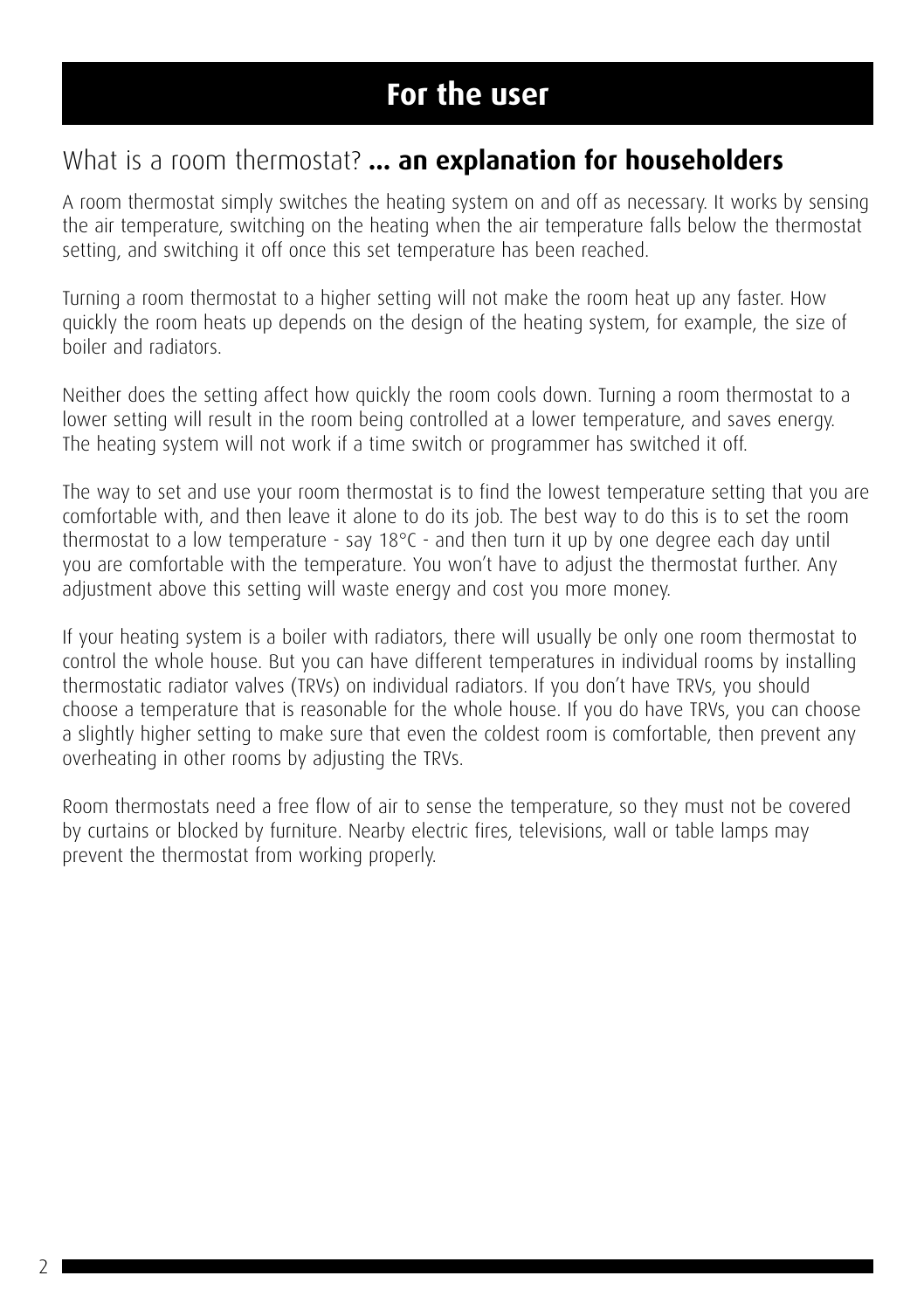## **User Instructions**

The Horstmann HRT4-ZW thermostat uses the latest control technology to provide extremely accurate temperature control which will help to keep your energy usage as low as possible without affecting your comfort levels. In fact comfort levels may well be improved as the control accuracy should ensure that the room does not 'overheat' before switching off.

The display will show the required temperature setting and can be adjusted in increments of 1°C.

To adjust the required temperature setting turn the dial anti clockwise to decrease it and clockwise to increase it.



When the thermostat is in the 'call for heat' condition a flame symbol will appear in the display.



Pressing the temperature setting dial will allow the user to check the current actual measured room temperature which will be displayed for approx 7 seconds before returning to the set temperature.



The aerial symbol complete with radio wave symbols in the display of the HRT4–ZW thermostat indicates that it is communicating satisfactorily with the ASR-ZW receiver.

A flashing radio wave indicates a loss of communication. This may be temporary and can often be restored by turning the thermostat dial and increasing or decreasing the temperature to make the thermostat switch. If this has no effect please see Z-Wave pairing instructions on page 10.



A radio mast symbol with no radio waves indicates that the HRT4-ZW has not been signed on to enable it to communicate with the ASR-ZW receiver. In this case you may wish to contact the Installer as the indication is that the product has not been commissioned when the installation took place. Alternatively see the Z-Wave pairing instructions on page 10.

Further information on how the thermostat operates is contained in the 'Explanation for householders' that precedes this section.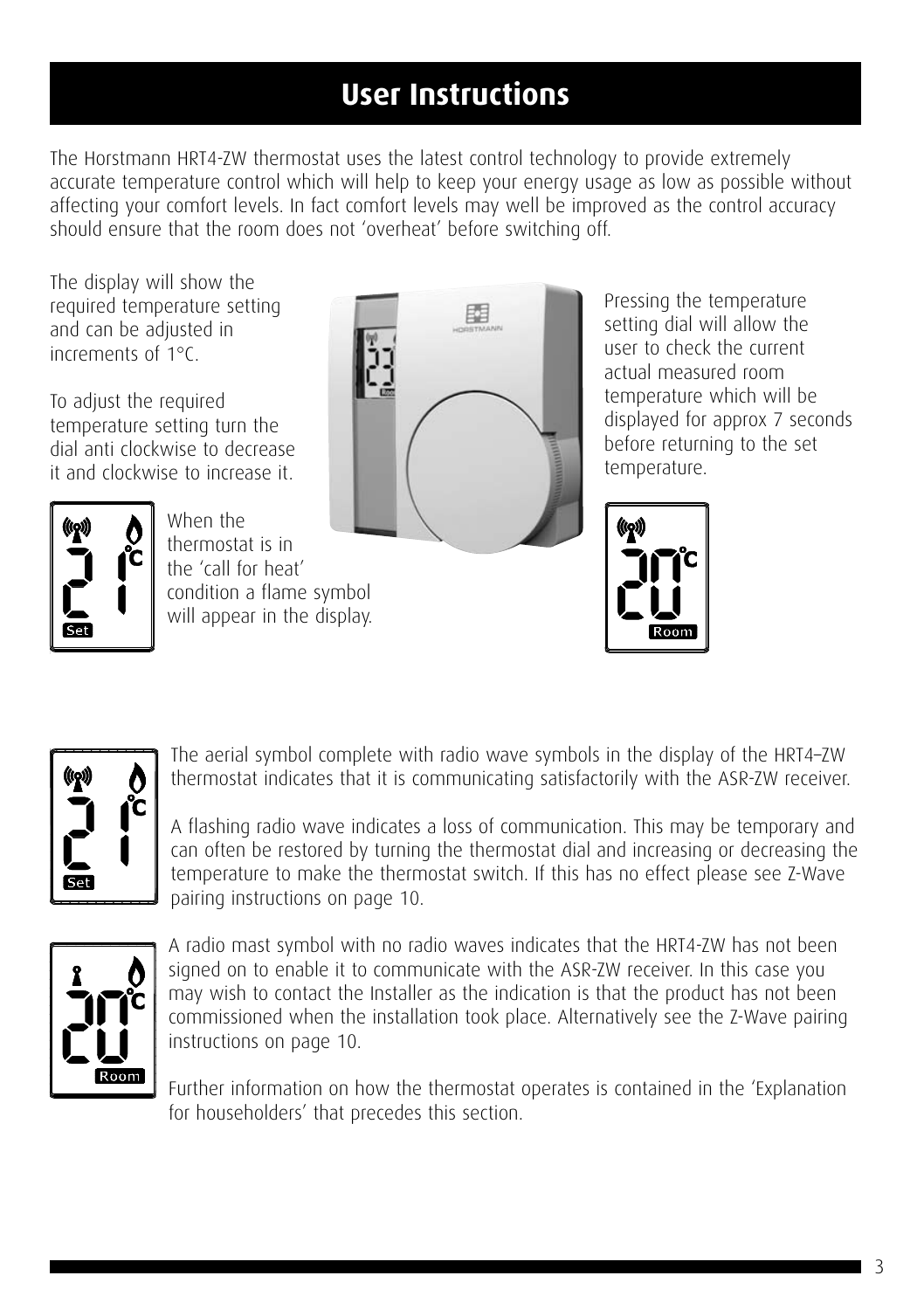#### **Battery replacement**

The HRT4-ZW runs on 2 x type AAA (Alkaline) non rechargeable batteries and is designed to give a battery life of approximately two years.



When the batteries are nearing the end of their life a low battery symbol will appear in the display and the batteries should be changed within a few days. If the batteries are not changed at this point eventually a 'LO' battery message flashes intermittently in the display and if this happens the batteries should be changed immediately.

To change the batteries it is necessary to remove the thermostat from the wall. To do this first undo the two captive screws at the base of the thermostat and swing the thermostat up and away from the wall plate.

Remove the old batteries and replace them with two new AAA size alkaline batteries ensuring that they are fitted correctly as indicated by the terminal markings in the battery compartments.

Once the batteries are fitted, re-fit the thermostat to the wall plate by engaging with the lugs at the top of the wall plate and push the thermostat into position. Locate it over the captive screws at the base of the wall plate and tighten so that the thermostat is locked into position.



Check the temperature setting is correct and adjust if necessary.

#### **Please dispose of the batteries responsibly.**



#### **ASR–ZW receiver unit**



The ASR–ZW receiver unit receives the Z-Wave radio signals from the HRT4–ZW room thermostat. In the unlikely event of a communication failure it is possible to override the system and switch On and Off using the On/Off buttons on the ASR-ZW receiver as a local override.

If the override is used to override the HRT4-ZW thermostat when it is functioning correctly then the override will be cancelled by the next switching operation of the thermostat and normal operation will be resumed. In any case, with no further intervention, normal operation will be restored within one hour of the override being operated.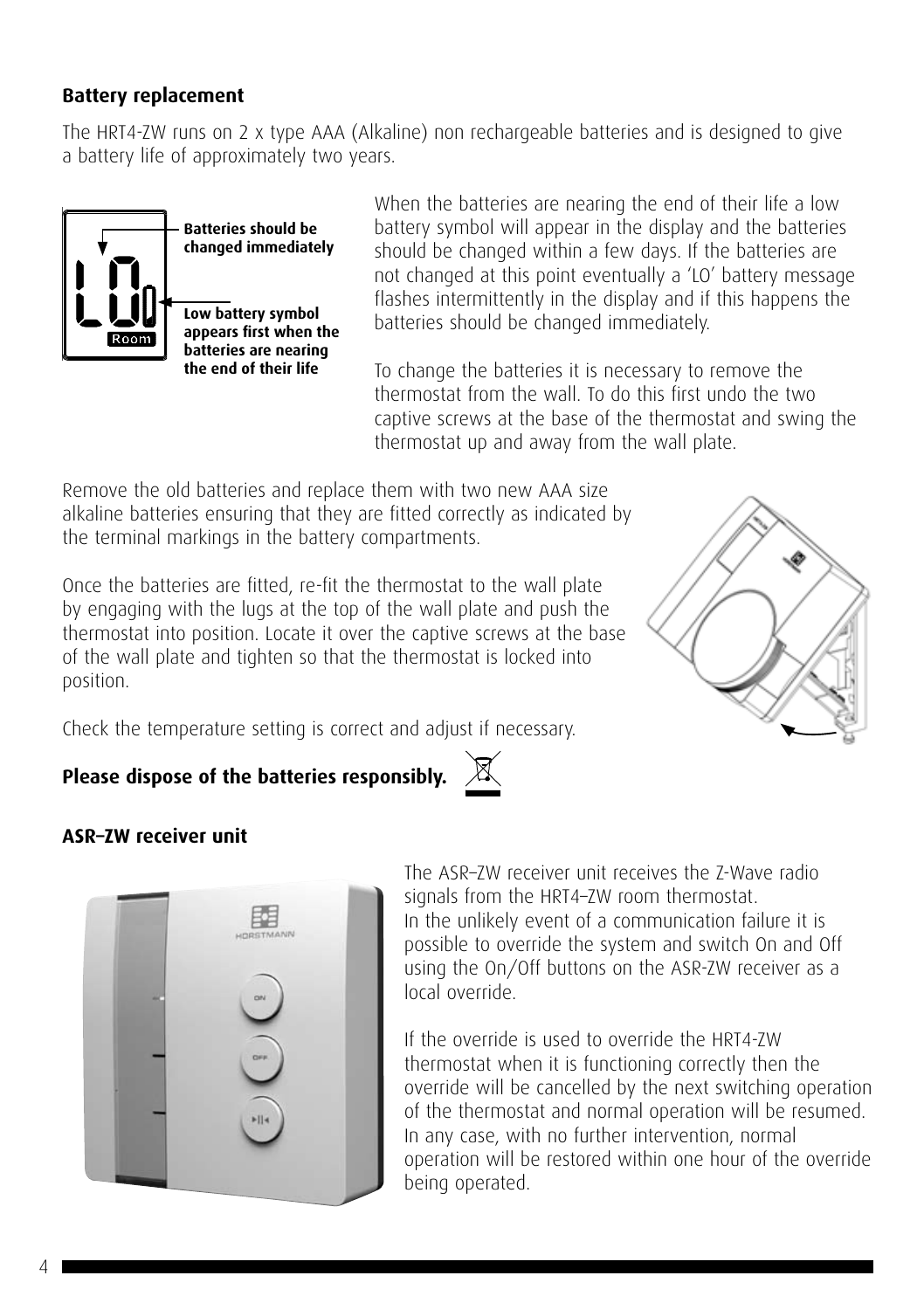## **Installation Instructions**

#### **Installing the ASR-ZW Receiver**

The ASR-ZW receiver should be located as near as is practical to the boiler or zone valve to be controlled, as well as a convenient mains electricity supply. To remove the wall plate from the ASR-ZW, undo the two retaining screws located on the underside, the wall plate should now be easily removed. Once the wall plate has been removed from the packaging please ensure the ASR-ZW is re-sealed to prevent damage from dust, debris etc.

The wall plate should be fitted with the retaining screws located at the bottom and in a position which allows a total clearance of at least 50mm around the ASR-ZW receiver.



#### **Direct Wall Mounting**

Offer the plate to the wall in the position where the ASR-ZW is to be mounted and mark the fixing positions through the slots in the wall plate. Drill and plug the wall, then secure the plate into position. The slots in the wall plate will compensate for any misalignment of the fixings.

#### **Wall Box Mounting**

The wall plate may be fitted directly on to a single gang flush wiring box complying with BS4662, using two M3.5 screws. The receiver is suitable for mounting on a flat surface only; it is not suitable for mounting on an unearthed metal surface.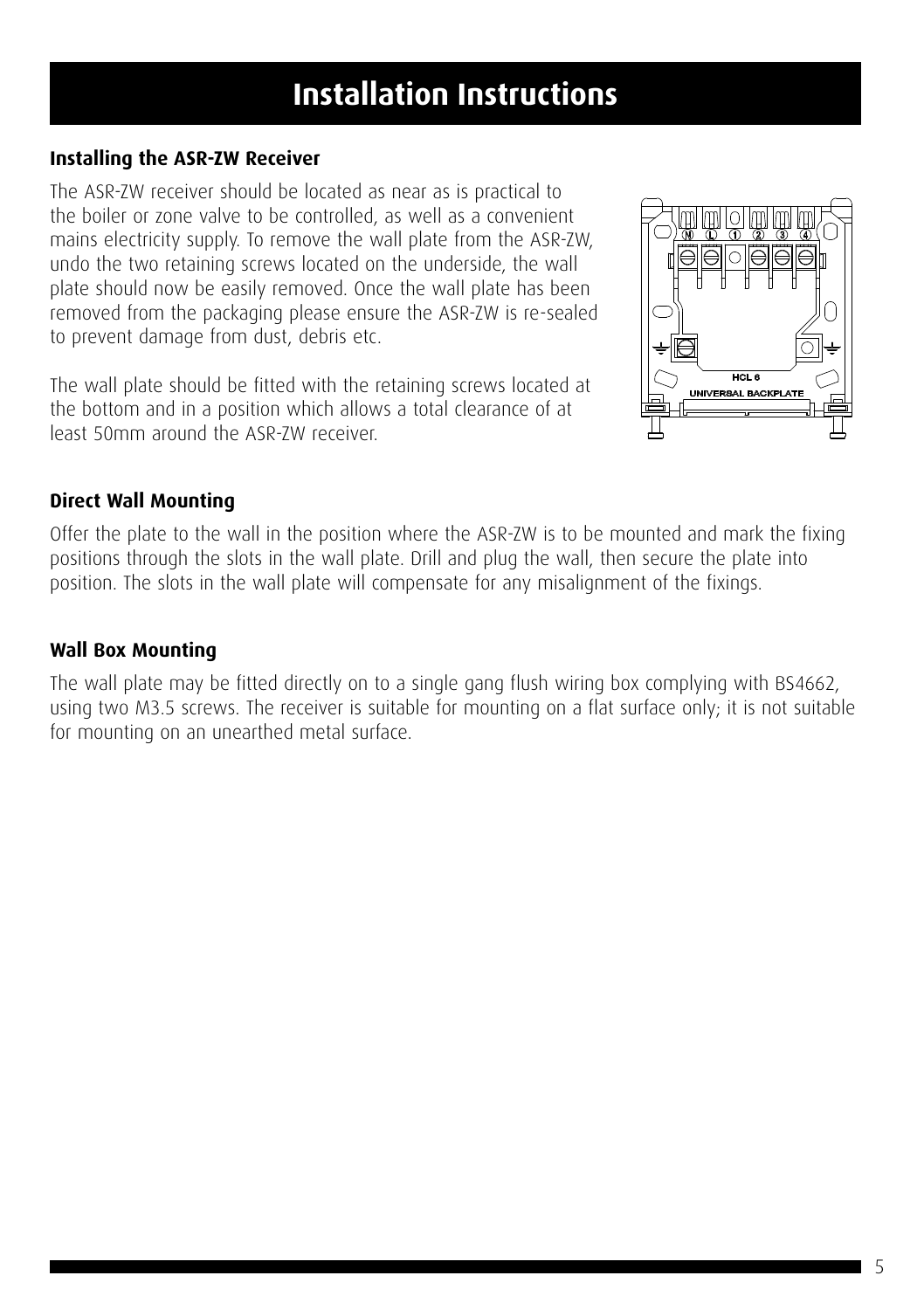#### **Electrical Connections**

WARNING: ISOLATE THE MAINS SUPPLY BEFORE COMMENCING INSTALLATION

As the HRT4-ZW is a wireless product with no electrical connections all electrical wiring will be made to the ASR-ZW receiver.

All necessary electrical connections should now be made. Flush wiring can enter from the rear through the aperture in the backplate.

The mains supply terminals are intended to be connected to the supply by means of fixed wiring.

The receiver is mains powered and requires a 3 Amp fused spur.

The recommended cable size is 1.Omm2 .

The receiver is double insulated and does not require an earth connection, an earth connection block is provided on the backplate for terminating any cable earth conductors. Earth continuity must be maintained and all bare earth conductors must be sleeved. Ensure that no conductors are left protruding outside the central space enclosed by the backplate.



Two example circuit diagrams for typical boiler installations are shown opposite. These diagrams are schematic and should be used for guidance only.

Please ensure that all installations comply with the current IEE regulations and the boiler manufacturer's installation instructions.

For reasons of space and clarity not every connection has been included and the diagrams have been simplified, for instance some earth connections have been omitted.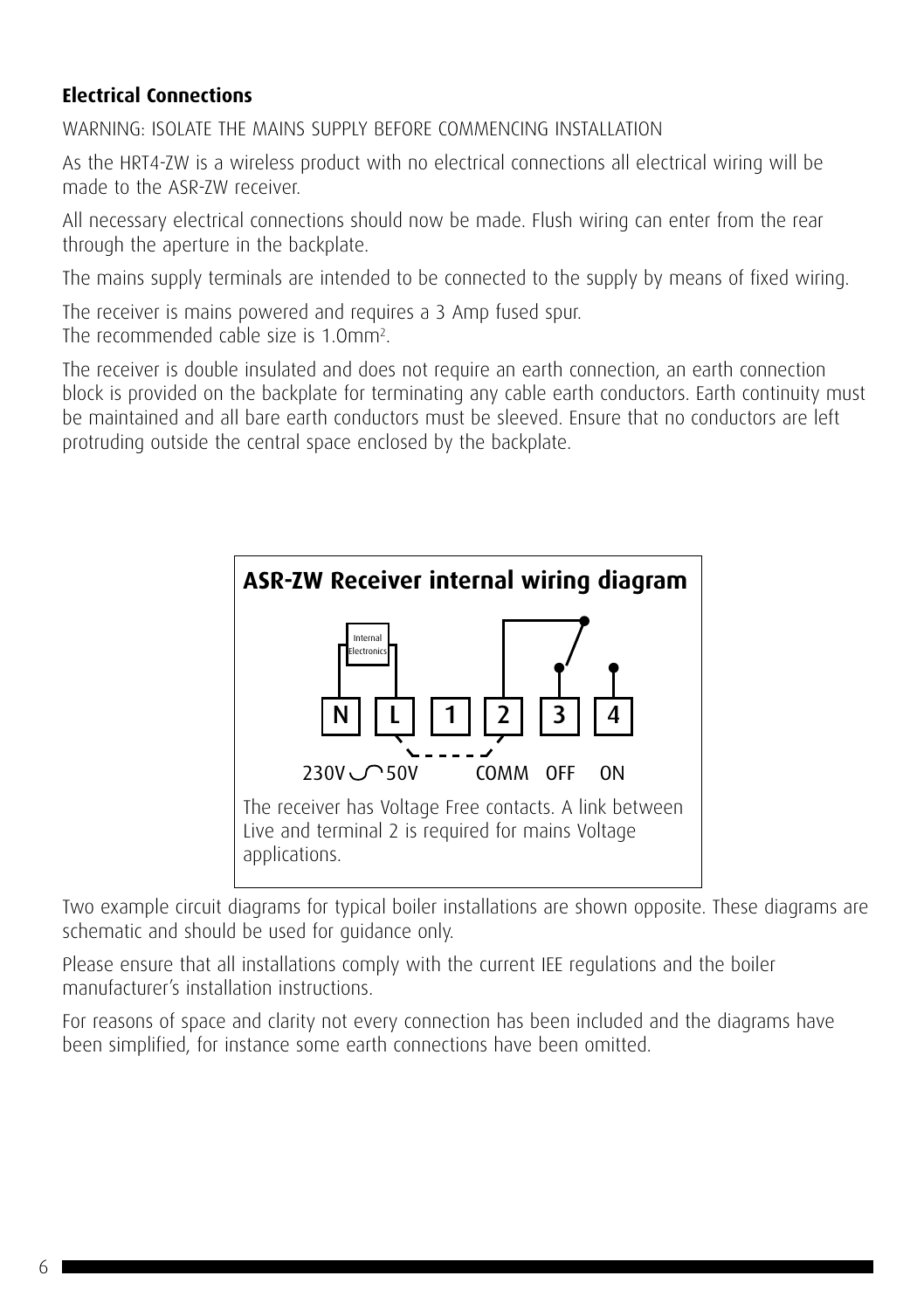

N | | L | | 1 | | 2 | | 3

COMM OFF ON

2 Port spring return motorised valve with auxiliary end switch

N

4

230V 50V

Internal Electronics

Switch live from programmer or mains feed from wiring centre (fused 3 Amp)

### **Typical combi boiler system with built in timer**

This diagram shows a typical receiver and combination boiler installation, where the external boiler control is connected via switching terminals (a link may have to be removed on the boiler switching control terminals). Mains supplies to both the receiver and the boiler are omitted for clarity. Please consult the boiler manufacturers installation handbook before commencing any installation work.

### **Zone/Heating control basic layout**

This diagram shows a receiver used in a conventional fully pumped system using a 2 port spring return zone valve with auxiliary switch to control the pump and boiler. Please note: hot water control will need to be controlled by the use of a programmer or time switch.

230V 50V

To Pump and Boiler

L

Mains supplies to both the receiver and the boiler are omitted for clarity. Please consult the boiler manufacturers installation handbook before commencing any installation work.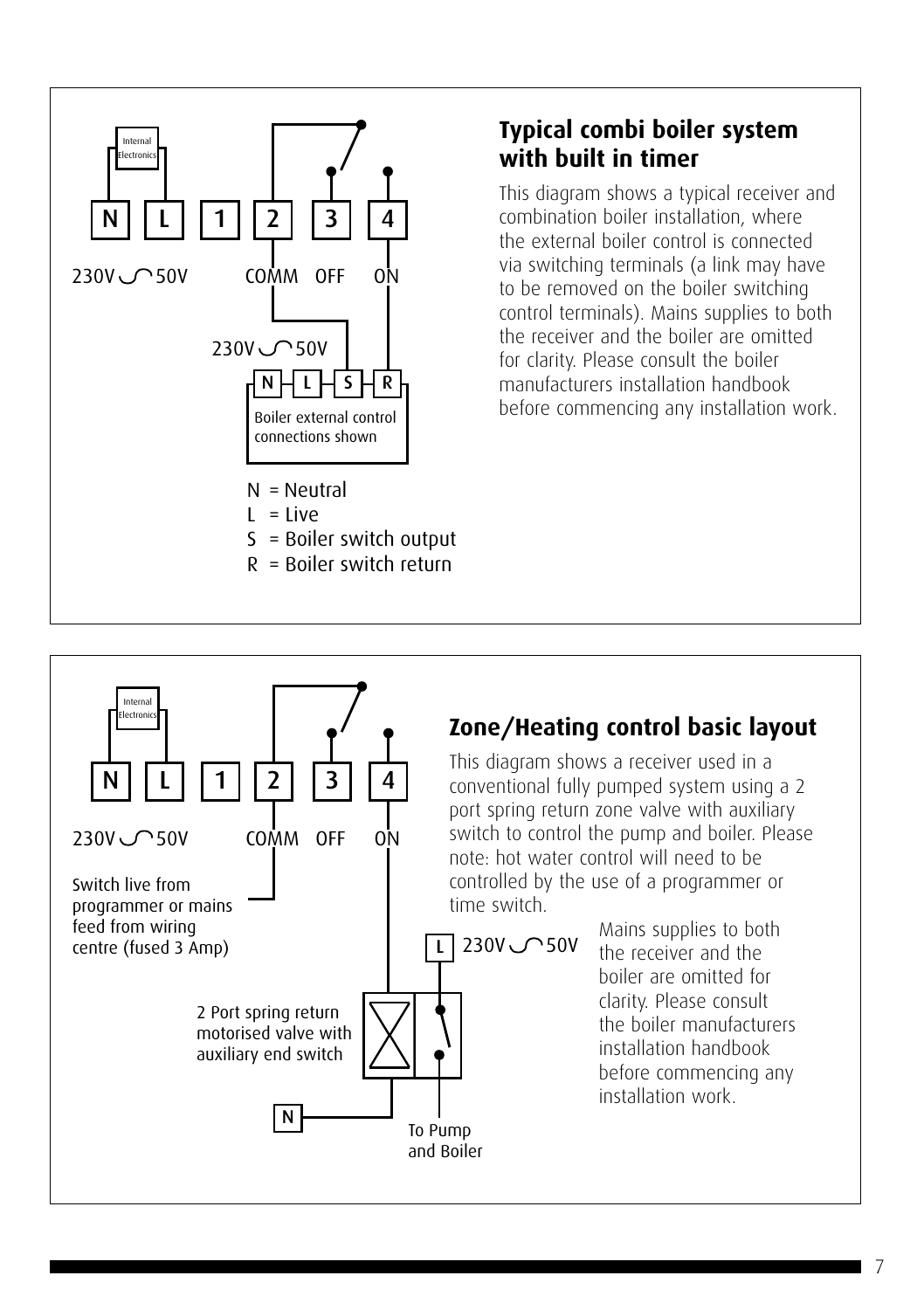#### 8

### **Fitting the HRT4-ZW Room Thermostat**

Before final installation it is advisable to commission the product and ensure that the Thermostat and Receiver are communicating satisfactorily. First install the 2 x type AAA batteries provided making sure that they are fitted correctly as indicated by the markings in the battery compartment. Once the thermostat and receiver are successfully 'paired' the thermostat can be installed in its correct location. Please see Z-Wave pairing instructions on page 10.

Avoid installing the thermostat against or behind any large metal surfaces which could interfere with the radio signals to and from the ASR-ZW receiver. The HRT4-ZW should be mounted on an internal wall approximately 1.5 metres from floor level using the wall plate provided and should be in a position away from draughts, direct heat and sunlight. Ensure that there will be enough space to allow easy access to the two retaining screws located at the base of the wall plate.

Before fixing the wall plate in position check to see that the thermostat and Receiver are still able to communicate satisfactorily by turning the thermostat temperature up and down to switch the ASR–ZW receiver on and off.

Offer the plate to the wall in the position where the ASR-ZW is to be mounted and mark the fixing positions through the slots in the wall plate. Drill and plug the wall, then secure the plate into position. The slots in the wall plate will compensate for any misalignment of the fixings.

Complete the installation by swinging the room thermostat into position by engaging with the lugs at the top of the wall plate before pushing it carefully home into its plug-in terminal block.

Tighten the 2 captive screws on the underside of the unit.

Now ensure that the heating system is responding to the ON/OFF commands from the Room Thermostat and explain its operation to the householder before handing over these User Instructions



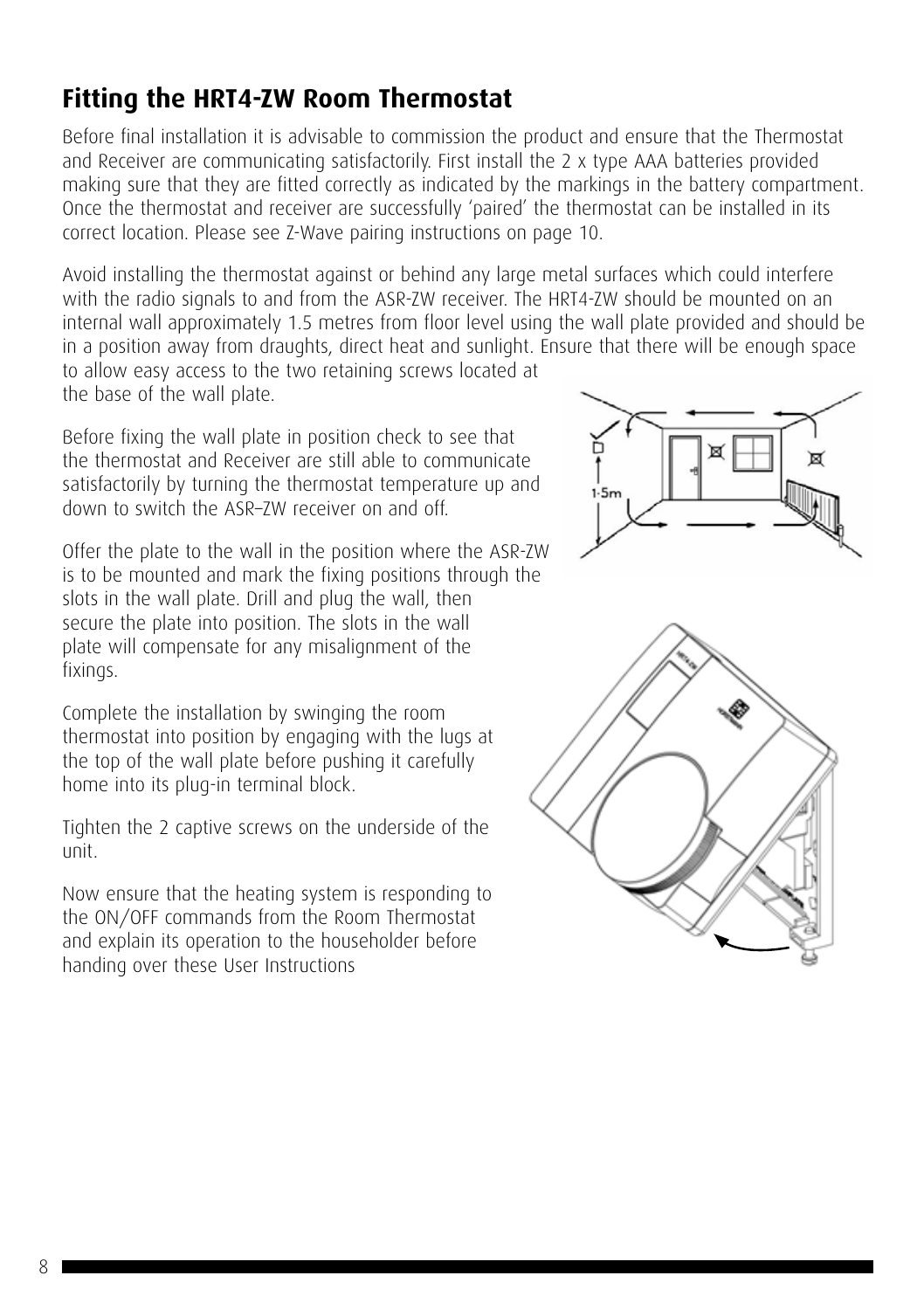### **DIL switch settings – TPI temperature control software**

Thermostats using TPI (Time Proportional Integral) control algorithms will reduce the temperature swing that normally occurs when using traditional bellows or thermally operated thermostats. As a consequence, a TPI regulating thermostat will maintain the comfort level far more efficiently than any traditional thermostat.

When used with a condensing boiler, the TPI thermostat will help to save energy as the control

algorithm allows the boiler to operate in condensing mode more consistently compared to older types of thermostat.

- DIL switch numbers 7 and 8 should be set as diagram opposite.
- For Gas boilers set the TPI setting to 6 cycles per hour. (Default setting)
- For Oil boilers set the TPI setting to 3 cycles per hour.
- For Electric heating set the TPI setting to 12 cycles per hour.



Switch positions for different TPI settings.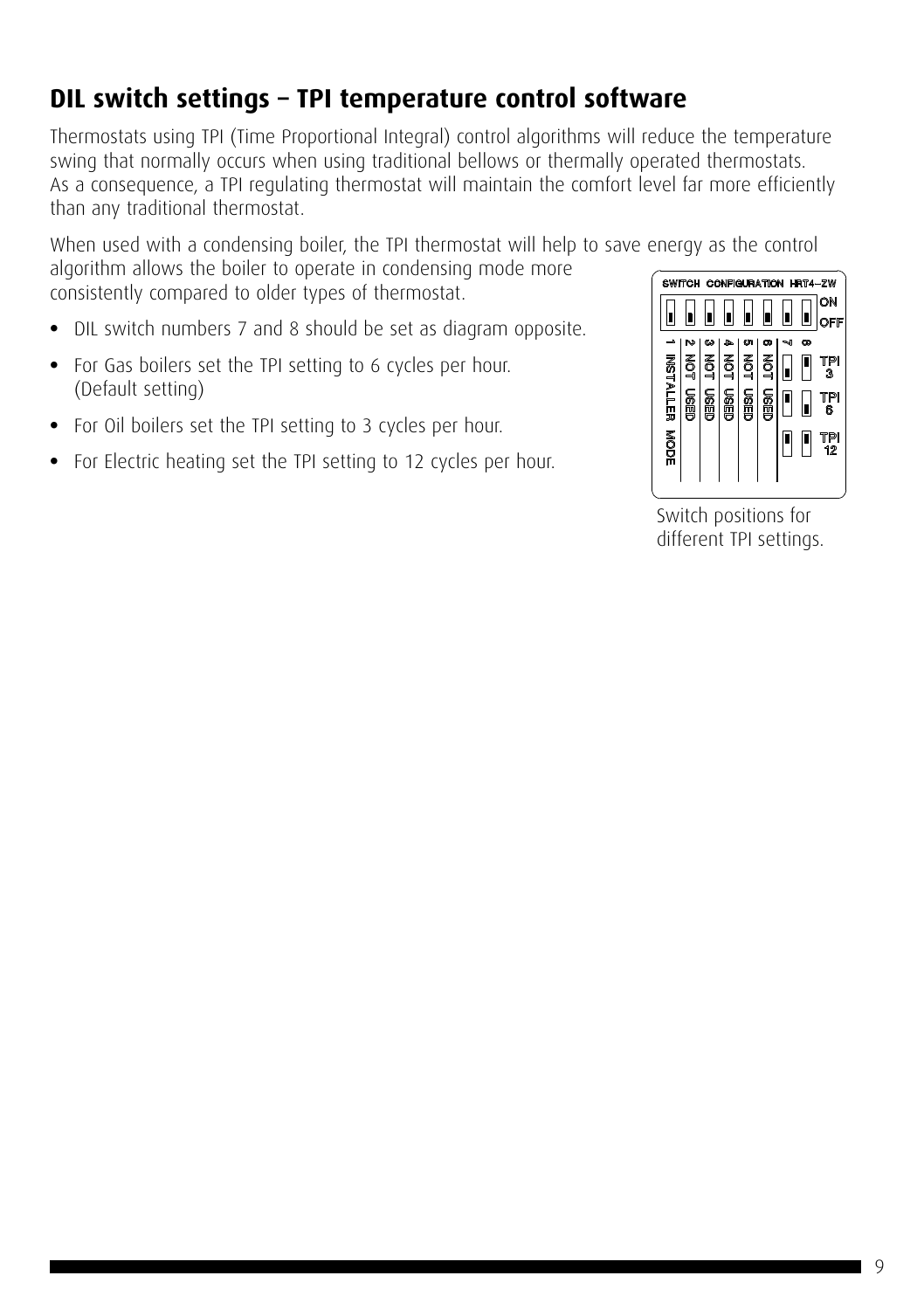### **lnstructions for pairing the HRT4-ZW room thermostat with the ASR-ZW receiver**

The HRT4-ZW uses the latest Z-Wave wireless communication technology to give a reliable wireless link that should not suffer from interference from other nearby devices. The device comprises of a thermostat (the HRT4-ZW) and its receiver unit (the ASR-ZW). Pairing the devices on site ensures reliable communication.

#### **Follow these steps to ensure that the HRT4-ZW thermostat will communicate satisfactorily with it's receiver, this is best carried out with the HRT4-ZW Thermostat held nearby the (powered) ASR-ZW receiver.**

### **Stage 1**

1) Set the number 1 DIL switch on the back of the HRT4-ZW thermostat to the On (Up) position and the display on the HRT4-ZW will change to show the letter 'I'. If the letter 'L' appears, carry out stage 1A opposite.

2) Power up the ASR-ZW receiver unit

3) The network LED on the ASR-ZW receiver should be flashing.

4) Press the dial on the front of the HRT4-ZW thermostat once so that the 'I' in the display flashes.

5) Press and hold the network button on the ASR-ZW receiver until the On indicator flashes (green) before the Off indicator becomes solid red.

6) After a few seconds the radio mast symbol  $\mathbb{Q}$ will appear in the display along with the letters IP.

7) Reset the number 1 DIL switch on the back of the HRT4-ZW to the Off position and the temperature should return in the display.

8) Now check the receiver responds to the thermostat on and off commands by increasing and decreasing the temperature settings until it switches accordingly.

N.B. There is a half second delay in switching On and Off on receipt of the command.

9) The Z-Wave communication link is now successfully established.



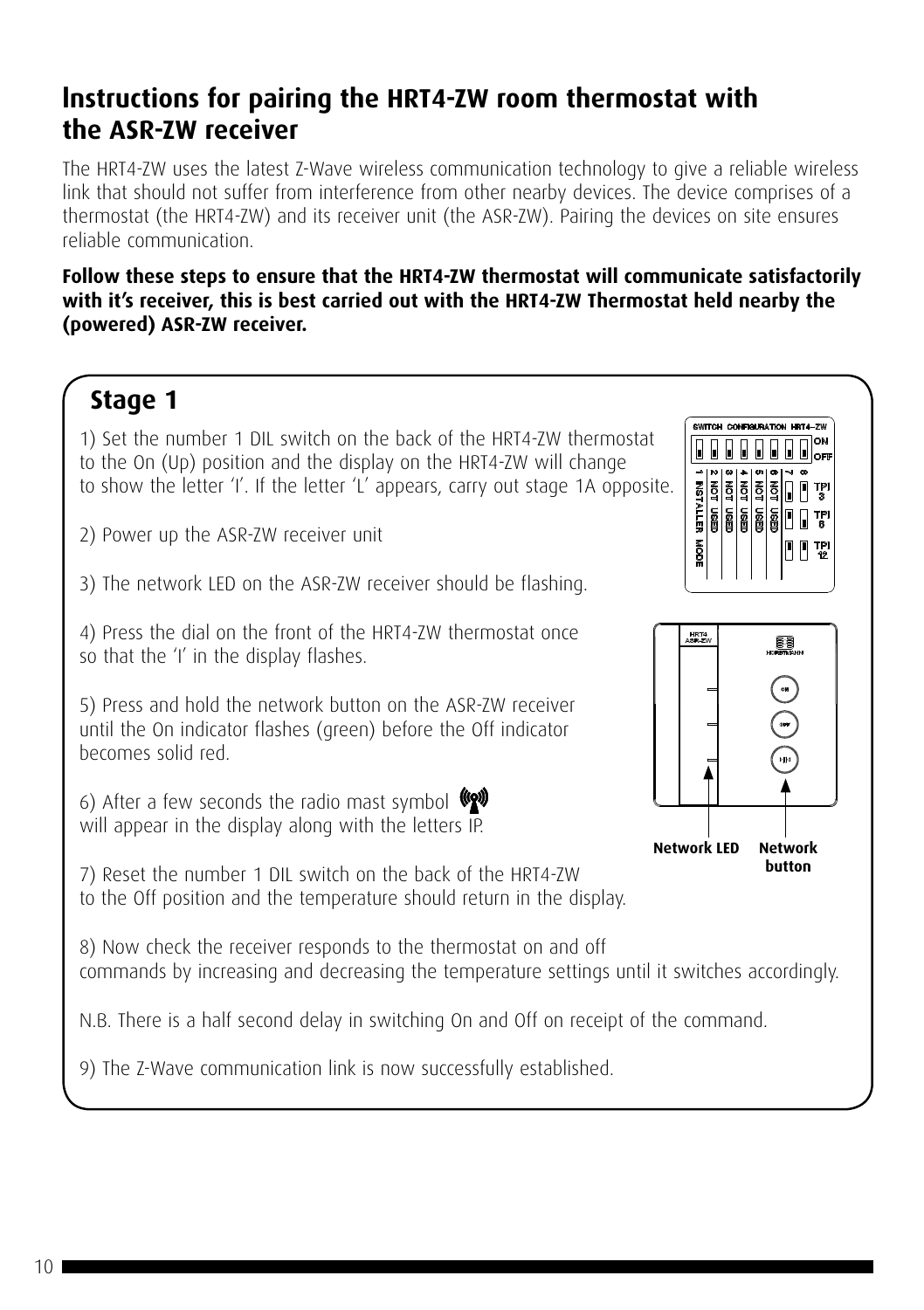**Under normal circumstances the HRT4-ZW thermostat and ASR-ZW receiver will be 'paired' easily by following the procedure shown under Stage 1 of the pairing instructions.**

**Only use Stage 2 if a radio link cannot be successfully established between the two devices.**

### **Stage 1A – Only used if 'L' is displayed instead of 'I'**

- 1) Turn the dial of the HRT4-ZW until the letter P appears in the display.
- 2) Press the dial twice.
- 3) A second P should appear in the display which now shows `PP'.
- 4) Turn the dial until the letter 'I' appears in the display and return to the main instruction.

### **Stage 2 – Only used if the above procedure does not establish a successful communication link**

- 1) Turn the dial until the letter P appears in the display.
- 2) Press the dial twice and PP should appear in the display.
- 3) Now turn the dial until letter E appears in the display.
- 4) Press the dial once and the display should flash.
- 5) Press and hold the network button on the ASR-ZW receiver until it starts to flash.
- 6) Turn the dial until the letter `I' appears in the display and return to the main instruction.